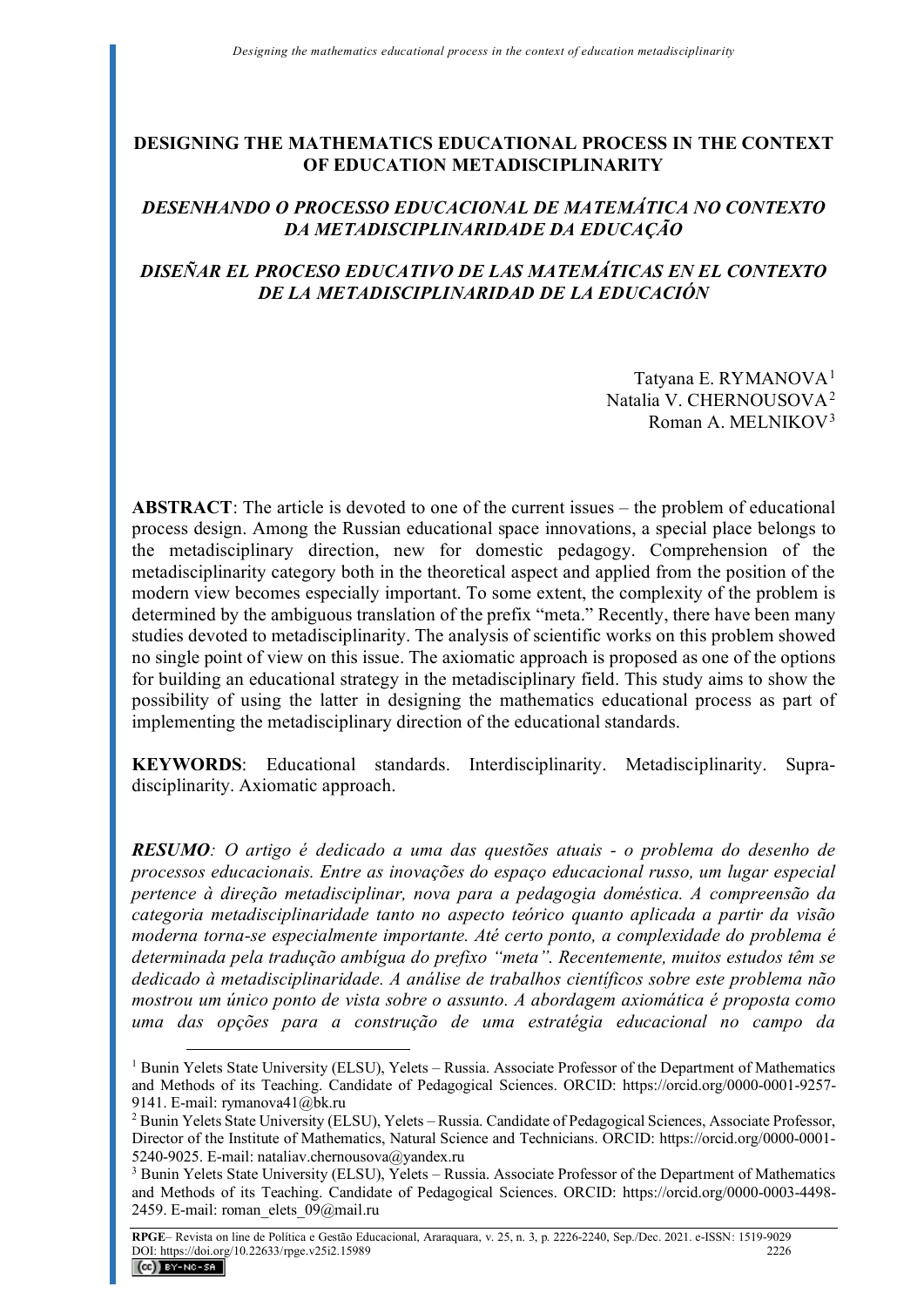*metadisciplinaridade. Este estudo visa mostrar a possibilidade de utilização deste último na concepção do processo educacional em matemática como parte da implementação da direção metadisciplinar dos padrões educacionais.*

*PALAVRAS-CHAVE: Padrões educacionais. Interdisciplinaridade. Metadisciplinaridade. Supra-disciplinaridade. Abordagem axiomática.*

*RESUMEN: El artículo está dedicado a uno de los temas actuales: el problema del diseño de procesos educativos. Entre las innovaciones del espacio educativo ruso, un lugar especial pertenece a la dirección metadisciplinaria, nueva para la pedagogía doméstica. La comprensión de la categoría de la metadisciplinariedad tanto en el aspecto teórico como aplicado desde la posición de la visión moderna se vuelve especialmente importante. Hasta cierto punto, la complejidad del problema está determinada por la traducción ambigua del prefijo "meta". Recientemente, se han realizado muchos estudios dedicados a la metadisciplinariedad. El análisis de trabajos científicos sobre este problema no mostró un punto de vista único sobre este tema. El enfoque axiomático se propone como una de las opciones para construir una estrategia educativa en el campo metadisciplinario. Este estudio tiene como objetivo mostrar la posibilidad de utilizar este último en el diseño del proceso educativo matemático como parte de la implementación de la dirección metadisciplinaria de los estándares educativos.*

*PALABRAS CLAVE: Estándares educativos. Interdisciplinariedad. Metadisciplinariedad. Supradisciplinariedad. Enfoque axiomático.*

## **Introduction**

Currently, with a high degree of objectivity, it can be argued that humanity has entered a new period of its development. There are many prerequisites for this: geopolitical changes, the ambitious claims of particular states to leadership, the globalization of almost all spheres of life, and the creation of the digital space. Furthermore, all of them are seen as super-tasks. Under such conditions, the states need highly qualified specialists, proactive, mobile, creative young people, ready to search for new ideas to implement plans for modernization of production, development, and implementation of innovative projects, a breakthrough in all spheres of life. The problems faced by Russian society force us to reconsider the educational policy and develop a new strategic line, which is now becoming an integral part of national security. In this context, great hopes are placed on the school. Consequences of the Russian educational space transformation were the second-generation standards. A new category of "metadisciplinarity" appeared for domestic pedagogical science in these normative documents. The ambiguity of this concept interpretation raises many theoretical and practical questions. At the same time, this has a certain positive point, as it gave impetus to developing scientific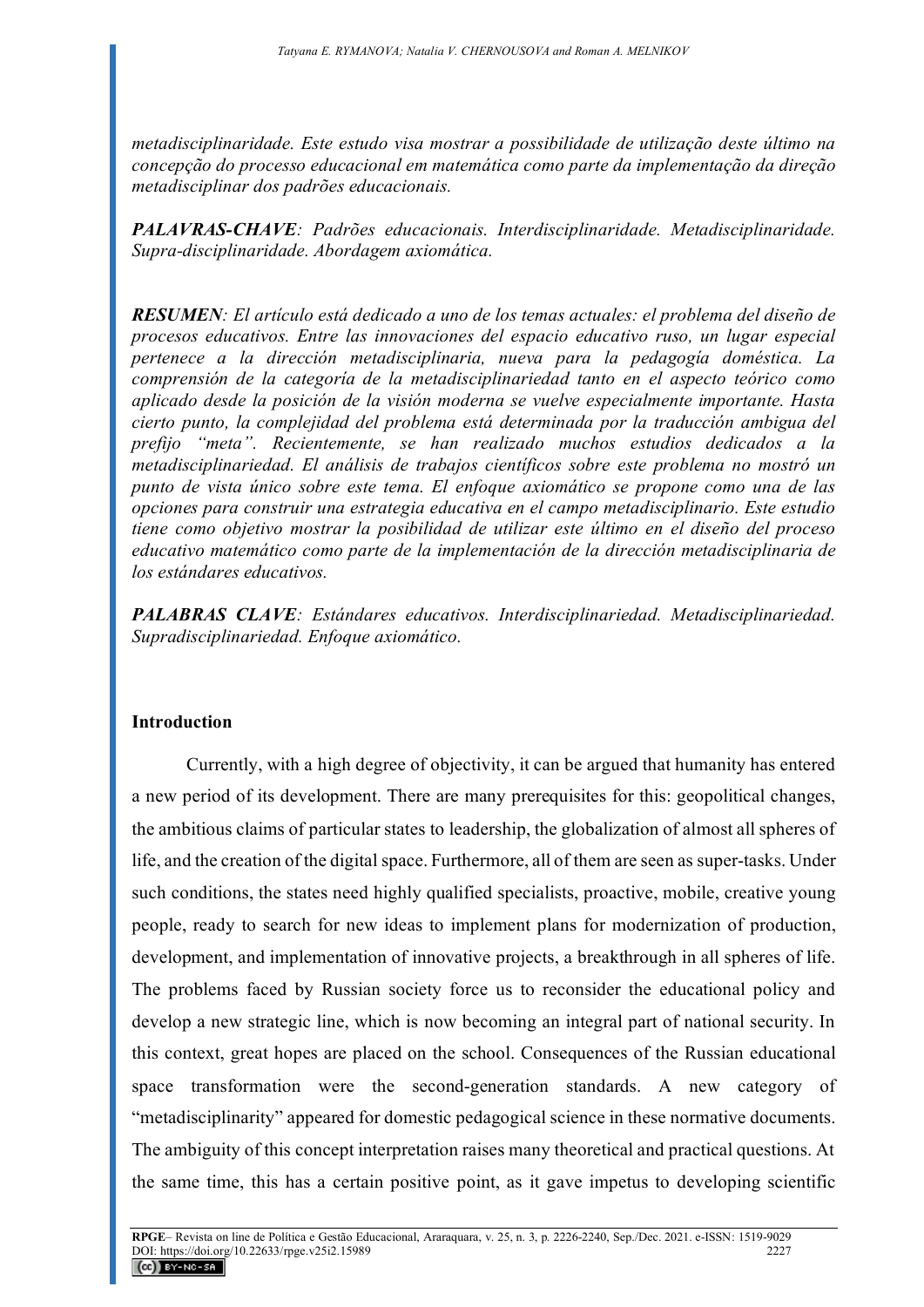thought but at the same time exposed many problems of applied nature, first of all, to achieve the goals outlined in the standards.

Due to the current circumstances, the contradiction between the needs of society's sociocultural and economic life in the modernization of education and insufficient development of methodological aspects of the implementation of meta-disciplinary direction of the new standards has now become more acute. The search for ways to resolve this antagonism determined the purpose of this study.

## **Materials and Methods**

The following methods and approaches were used to achieve the goal of the study: Theoretical methods:

– Analysis of the scientific literature on this issue, resulting in the elucidation of the multidimensionality of the content of the "metadisciplinarity" concept;

– Generalization and systematization of scientific ideas of domestic and foreign scientists, which made it possible to formulate the axiomatics of metadisciplinary environment design;

– Modeling – a new conceptual model was built, which served as the basis for the design of the educational process in the secondary school within the metadisciplinary direction;

Empirical methods:

– Observation of participants in the educational process, conversations with children and teachers; questioning the latter helped to determine the effectiveness of the proposed technology;

# Approaches:

– Synergetic approach clarified the content of the category "metadisciplinarity" as an integrative concept;

– Technological approach contributed to the development of procedures to activate the synergy of any scientific field with other academic disciplines.

The authors conducted the present study for three years. The participants in the experiment were 11- and 12-year-olds studying in the fifth grades of secondary educational institutions in the town of Yelets, Lipetsk region of the Russian Federation, without a pre-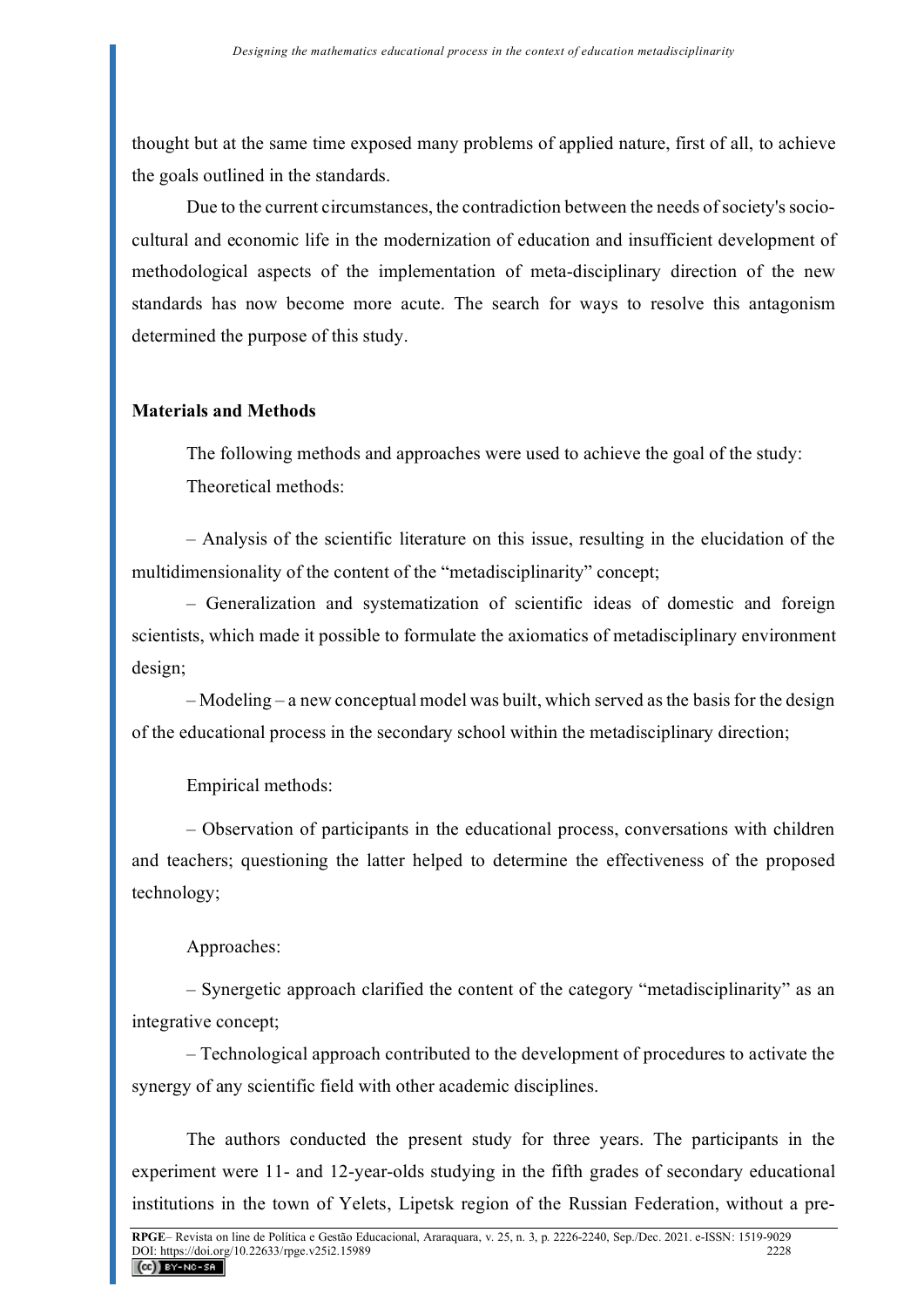selection. The total number of subjects was 70. Mathematics and geography were considered the scientific fields that form the study's foundation.

## **Literature Review**

The prefix "meta" carries a historical connotation. Involuntarily, the study of this question brings to mind Aristotle's metaphysics. However, the philosopher himself did not call his writings by that name. Andronicus of Rhodes did. Collecting Aristotle's writings, he tried to systematize them in a certain way. As a result, he found materials that could not be classified as philosophy, logic, or physics. Andronicus of Rhodes arranged these works after physics, so Aristotle's metaphysics appeared. From ancient Greek, "meta" is translated as "beyond."

In the modern interpretation, it means "behind," "after," or "over," which is not typical for the Russian language and has given rise to various interpretations in the definition of the category "metadisciplinarity." A similar situation arose in the early 90s of the last century when the concept of "technology" entered the pedagogical lexicon. Due to the ambiguous translation from the English language, such terms as "pedagogical technology," "educational technology," "learning technology," "technology in education" appeared in science. On the one hand, as noted above, the situation gives impetus for scientific discussion. However, on the other hand, today, there are no clear benchmarks for implementing the goals stated in the standards in the metadisciplinary direction.

It should be noted that recently there have been many studies on the metadisciplinary direction of the second-generation educational standards (DEGTYAREVA, 2017; MUSINA; SHESTAKOV, 2017; SMIRNOVA, 2018; SUSHENTSEVA; MERLINA, 2016). Nevertheless, two main directions can be distinguished in Russian psychological and pedagogical science. Scientific school, represented by Asmolov (2009), and others, studies the implementation of metadisciplinary direction in the educational process as a comprehensive approach to forming interdisciplinary results. The basis is that interdisciplinary, metadisciplinary components of learning should be considered during the study of individual disciplines. For example, Borovskikh and Rozov (2010) study the content aspect of the problem, contrasting the "metadisciplinarity" concept with the subjectness. They point out: "Activity principles oblige us, when forming an educational program, developing teaching methods, and organizing learning activities, to focus primarily not on the discipline, but on the supra-disciplinary content – on those generalized activity functions which must be developed" (BOROVITSKIKH; ROZOV, 2010, p. 52). Thus, Borovskikh and Rozov (2010) consider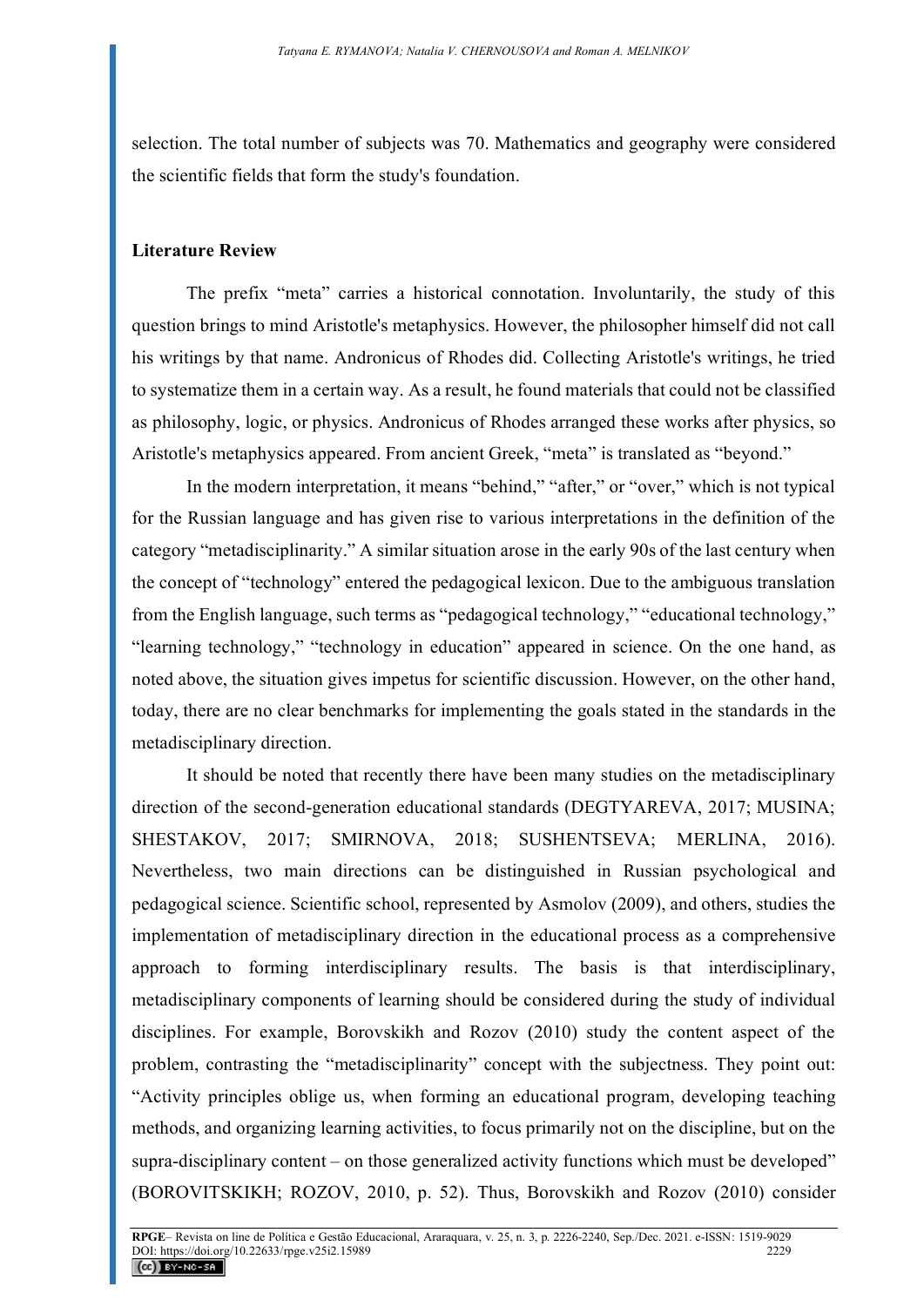metadisciplinarity as supra-disciplinarity. The topic "Polynomials" (algebra, grade 7) is offered as an example. Algebraic operations over monomials and polynomials are studied. The scientists point out that problems begin when one must find the value of a monomial (or polynomial) by substituting numbers instead of variables. According to. Borovskikh and Rozov (2010, p. 56), this manifests "upra-disciplinarity".

The second research area includes Yu.V. Gromyko, V.V. Kraevskiy, A.V. Khutorskoy. Scientists believe that metadisciplinary results are achieved in studying special courses - metadisciplines built around a certain thinking organization (sign, task, problem, and others). Khutorskoy (2017) pays much attention to metadisciplinary content, which bears a predisciplinary, general disciplinary instrumental function. According to the scientist, the result of the metadisciplinary component of educational standards is the personal achievements (competencies) of school students, which represent an educational product.

The analysis of different viewpoints (ASMOLOV, 2009; DEGTYAREVA, 2017; SMIRNOVA, 2018; SUSHENTSEVA; MERLINA, 2016; KHUTIRSKOY, 2017) allows us to state that some scientists combine metadisciplinarity with interdisciplinarity; others identify metadisciplinarity and supra-disciplinarity. We believe that to address the challenges facing Russian education today successfully, we need to find out the meaning of the categories under consideration. Analyzing a large amount of pedagogical material accumulated by domestic pedagogical science, it can be argued that interdisciplinarity illustrates the applied nature of learning (RYMANOVA, 2018). The study of modern research suggests that metadisciplinarity is also characterized by cognitive culture. The latter is determined by the level of cognitive beginning in the structure of personality, and the category of "supra-disciplinarity" has worldview potential. Thus, from the above characteristics, we can conclude that metadisciplinarity is broader than the concept of "interdisciplinarity."

Foreign researchers also study meta-disciplinarity from different perspectives, and the range of thematic research is quite broad. Researchers from universities in Canada analyze the relationships between the components of the learning process aimed at achieving metadisciplinary results. They consider the triad: learning objectives  $\rightarrow$  ways and methods of learning → outcomes assessment (KULASEGARAM; RANGACHARI, 2018). It is noted that a special role in this process is played by the issues of assessment of meta-activities (MARZANO, 2016). Using self-assessment, expert assessment, and Open Badges to solve the above problem is of great interest (KAPSALIS *et al.,* 2019). The work also describes their effectiveness, examines the possibility of modeling and analogy.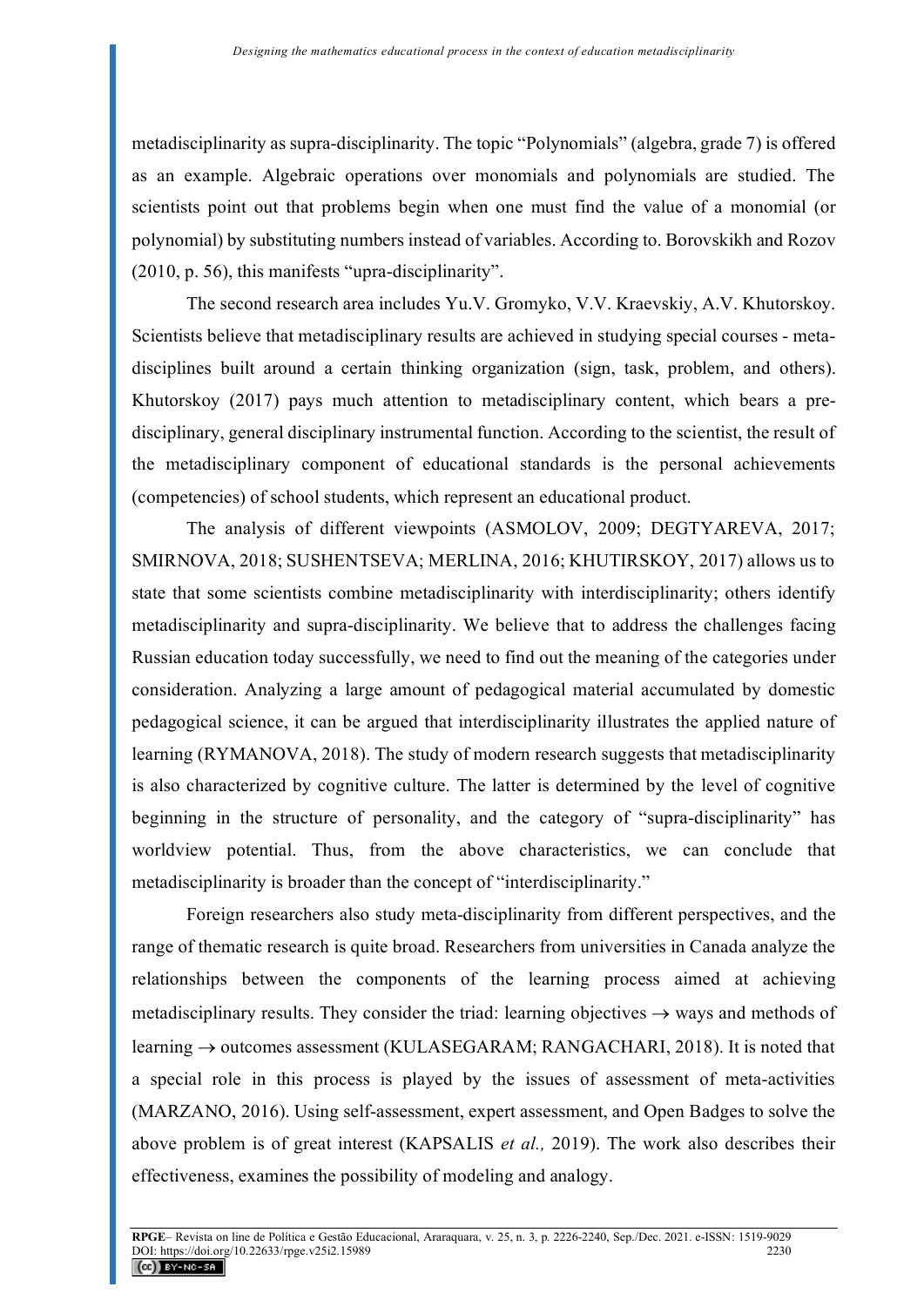A particular focus of American research has been on formative assessment is seen as one of the major public strategies for improving learning (MARZANO, 2016; O'KEEFE; LEWIS, 2019). Unlike final assessment - the result of learning for the year or at the end of the class, formative assessment is used throughout the lesson. It has been suggested that this approach helps teachers to adjust their requirements, recommendations, and instructions to students according to their needs. It is pointed out that this kind of assessment can be seen as an assessment of learning (VOINEA, 2018). The main emphasis is placed on the role of feedback; as a result, there is a formation of learning skills. It is possible to distinguish the main components of this process and the relationships between them: learning goals  $\rightarrow$  improvement of learning  $\rightarrow$  self-efficacy development  $\rightarrow$  self-assessment.

Some publications (VAN DER VLEUTEN; SLUIJSMANS; BRINKE, 2017; VOINEA, 2018) investigate the principles of assessment that should underlie the practical choice when developing a specific assessment procedure and the possibilities of using formative assessment technology at science lessons in primary school. The work that deals with educating teachers on recognizing students' ideas (FURTAK *et al.,* 2016) is of interest. Besides, it is proposed to ask questions to determine the level of students' thinking, develop formative assessment tasks, and provide feedback that promotes the development of children's thinking activity.

Summarizing the above, it is obvious that the diversity of approaches to studying this problem is the driving force of research at present. However, despite the sufficient number of works on this topic, the authors of this article believe that today there is a serious need to clarify the basic concept and the need to develop conceptual provisions to effectively organize work in the school in the context of metadisciplinary direction.

#### **Results and Discussion**

If the vector of goal-setting changes, then, naturally, there should be some tactical changes in the design of student and teacher activity, which means that the teacher faces the problem of determining clearer and more concrete benchmarks for its organization.

We see one of the ways to solve the issues raised in designing the educational process using a conceptual approach based on the genesis of the concept "metadisciplinarity." This view allows us to formulate an ideology for implementing new standards in the metadisciplinary field, which is based on a system of axioms. V.M. Monakhov was the first who proposed to use the axiomatic approach in building pedagogical models (MONAKHOV, 2016).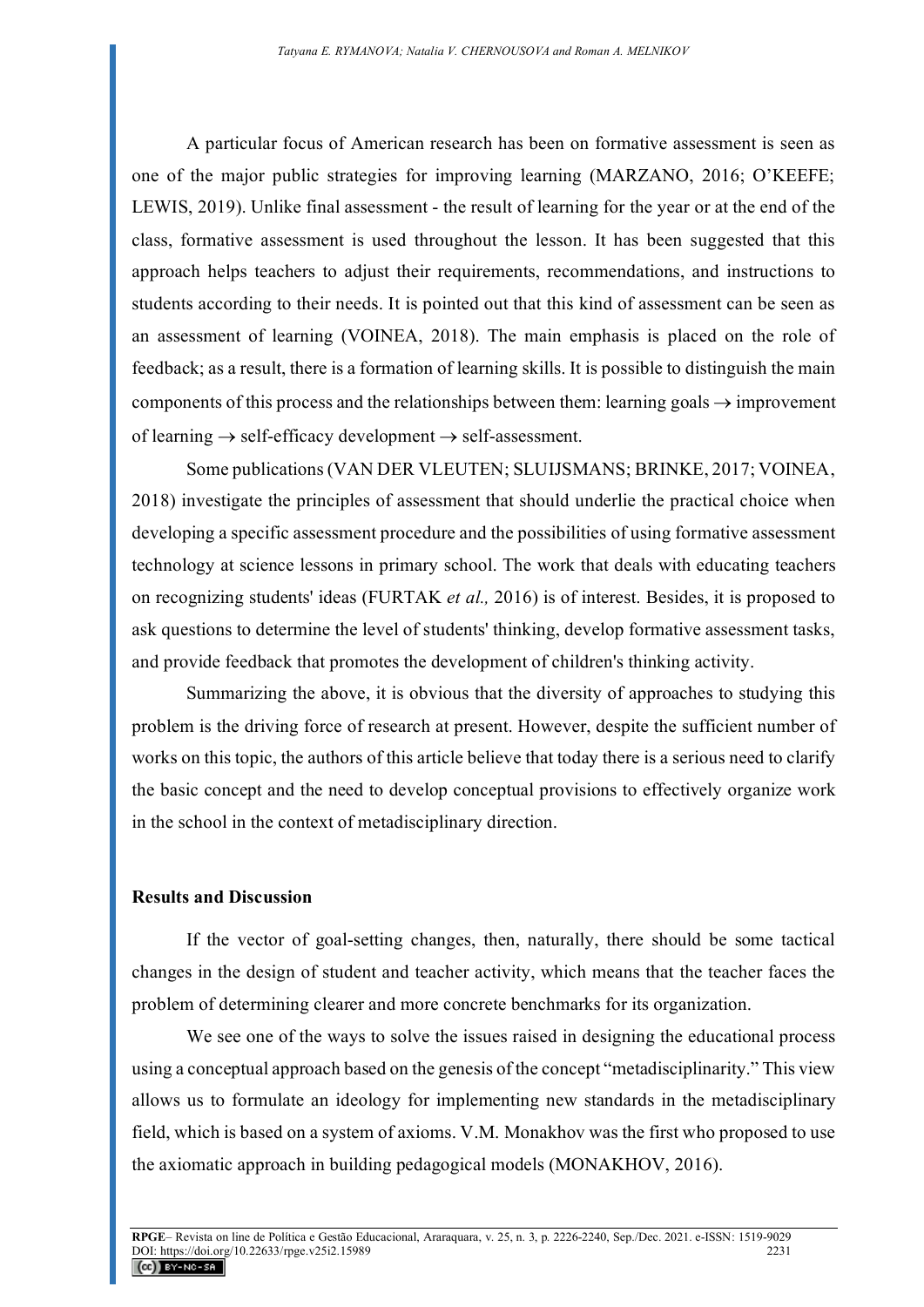In our case, the following axiomatics developed by the authors is proposed (RYMANOVA, 2019).

Axiom 1 is the axiom of the integrity of the educational process model. Designing and implementing a system of meta-disciplines in the educational process makes it possible to build a holistic didactic system.

Axiom 2 is the axiom of cyclicity of the educational process model. The aggregate of several meta-disciplines, united by common ideological content, represents a single cycle with obligatory characteristics of goal-setting and diagnostics.

Axiom 3 is the axiom of educational process model optimization. The design of the future educational process should be optimally embedded in the pedagogical model and should fully correspond to the goals outlined in the main educational program.

Axiom 4 is the axiom of normalizing the working field. Designing a conceptual field makes it possible to normalize the working field, which helps build the educational process's logical structure.

Axiom 5 is the axiom of mutually unambiguous correspondence of the working field components. The filling and dosing of content must correspond to the organizational component and vice versa. Mutually unambiguous correspondence between them allows for the development of appropriate methodological tools.

Axiom 6 is the axiom of designing a developmental field. The developmental field allows for optimizing the zones of the nearest development and active development of a school student according to the individual educational trajectory.

The first three axioms define the educational model of the metadisciplinary environment. It is visually represented in Figure 1.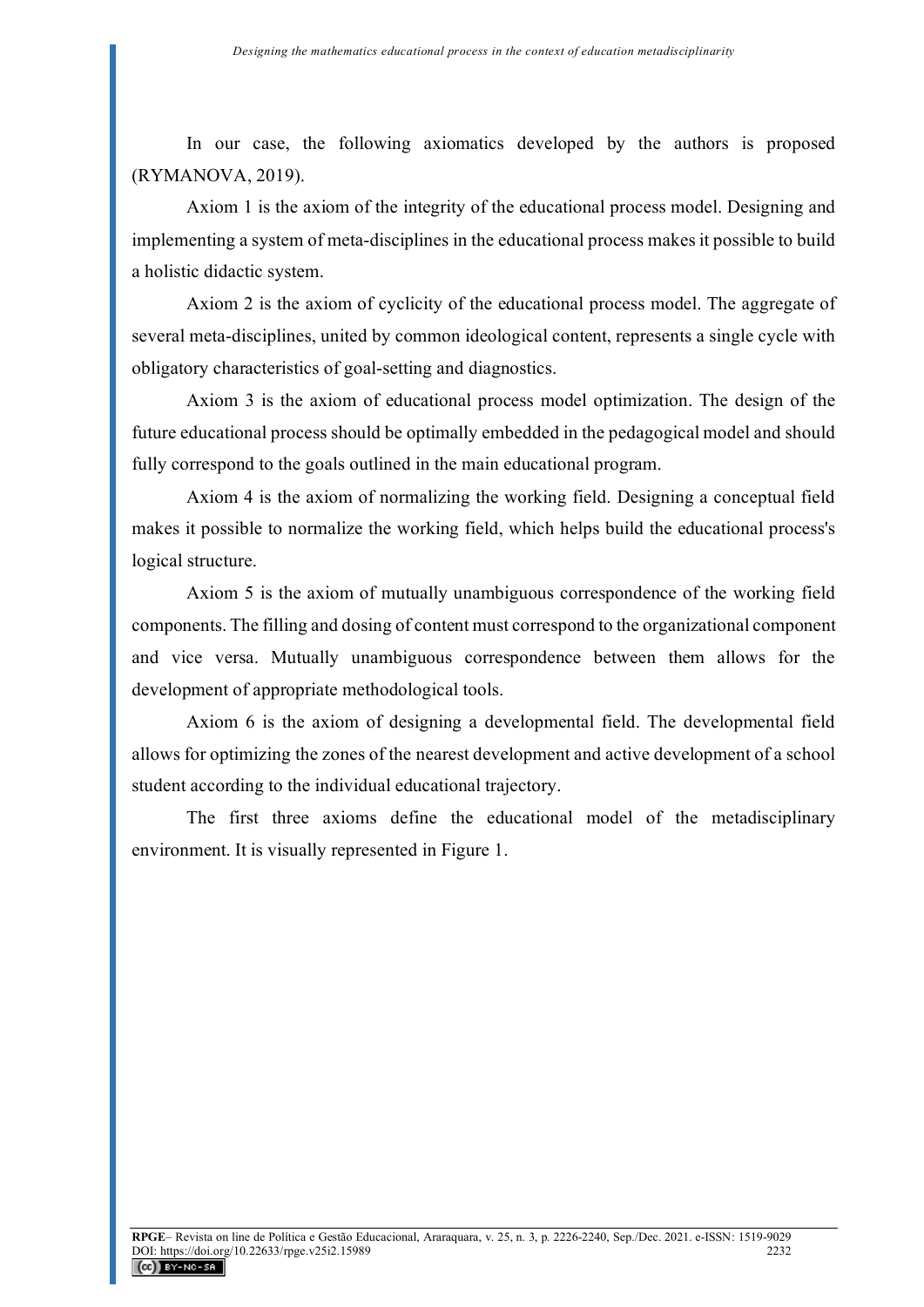

**Figure 1** – The author's educational model of the metadisciplinary environment

Source: Prepared by the authors

The standard sets the benchmarks for designing the educational space and reflects goalsetting and diagnostics. The goals determine the content. The latter force choosing appropriate organizational forms, but the opposite is also possible when the organizational component affects the content aspect. Thus, the content and organization of the educational process are in a didactic interrelationship. Note that the teacher's arsenal has a large set of tools that are not often used in the educational process, such as integrated lessons, practical and laboratory works, debates, and others. Diagnosis determines the correctional work. Correction and content are in a didactic interrelationship. Goal-setting, content, organizational forms and diagnostics determine the dosage of homework, which, in turn, affects the organization of the educational process and control.

The fourth and fifth axioms allow us to build a subject-methodological model of the metadisciplinary environment, a part of which is a working field. Each working field has a conceptual subfield. For example, let us consider the construction of a conceptual subfield of the Real Math meta-discipline for grade 5. First, we analyze the content component of individual science domains, such as mathematics and geography. Let us consider the module "Coordinates" (RYMANOVA, 2018). The result of the work done is presented in Table 1.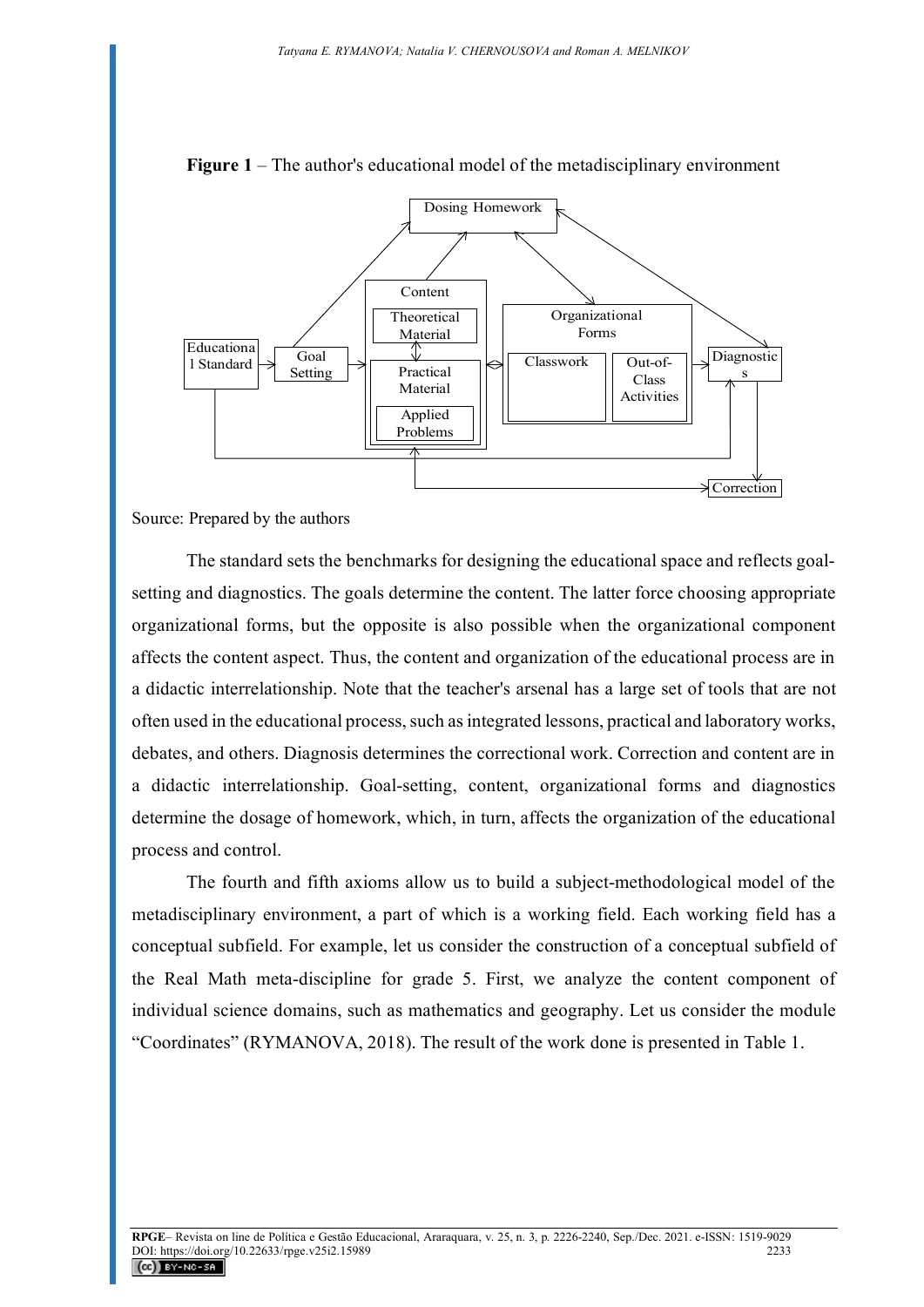| Program modules     | <b>Content Component</b>               | Results of mastering the content          |  |  |  |
|---------------------|----------------------------------------|-------------------------------------------|--|--|--|
|                     |                                        | component                                 |  |  |  |
|                     | Mathematics                            |                                           |  |  |  |
|                     | Introduction to analytic geometry. The | Know how to find coordinates of a point   |  |  |  |
|                     | coordinate line. The coordinate plane. | on a straight line, on a plane, construct |  |  |  |
|                     | Point coordinates.                     | points using coordinates                  |  |  |  |
|                     |                                        |                                           |  |  |  |
| Module. Coordinates | Geography                              |                                           |  |  |  |
|                     | Map, parallels and meridians.          | Compare location plans and maps.          |  |  |  |
|                     | Geographic coordinates. Geographic     | Determine the geographic coordinates of   |  |  |  |
|                     | maps in human life                     | objects on the map and globe              |  |  |  |
|                     | Metadisciplinary content               |                                           |  |  |  |
|                     | Coordinates as a way to describe the   | Solve cognitive problems from different   |  |  |  |
|                     | position of an object                  | areas of scientific knowledge             |  |  |  |

**Table 1** – Analysis of the "Coordinates" module (designed by the authors)

Source: Prepared by the authors

Note that such an analysis is performed for each section stated in the course program. After the scope of the content component is clarified, proceed to the construction of the working field (RYMANOVA, 2019). Let us assume that the first lesson considers two auxiliary concepts  $A'_1$  and  $A''$  from two educational areas, and the second lesson is generalized – we get the main concept <sup>A<sub>1</sub></sup>. Figure 2 illustrates a lesson-by-lesson drawing of the expected meta-discipline.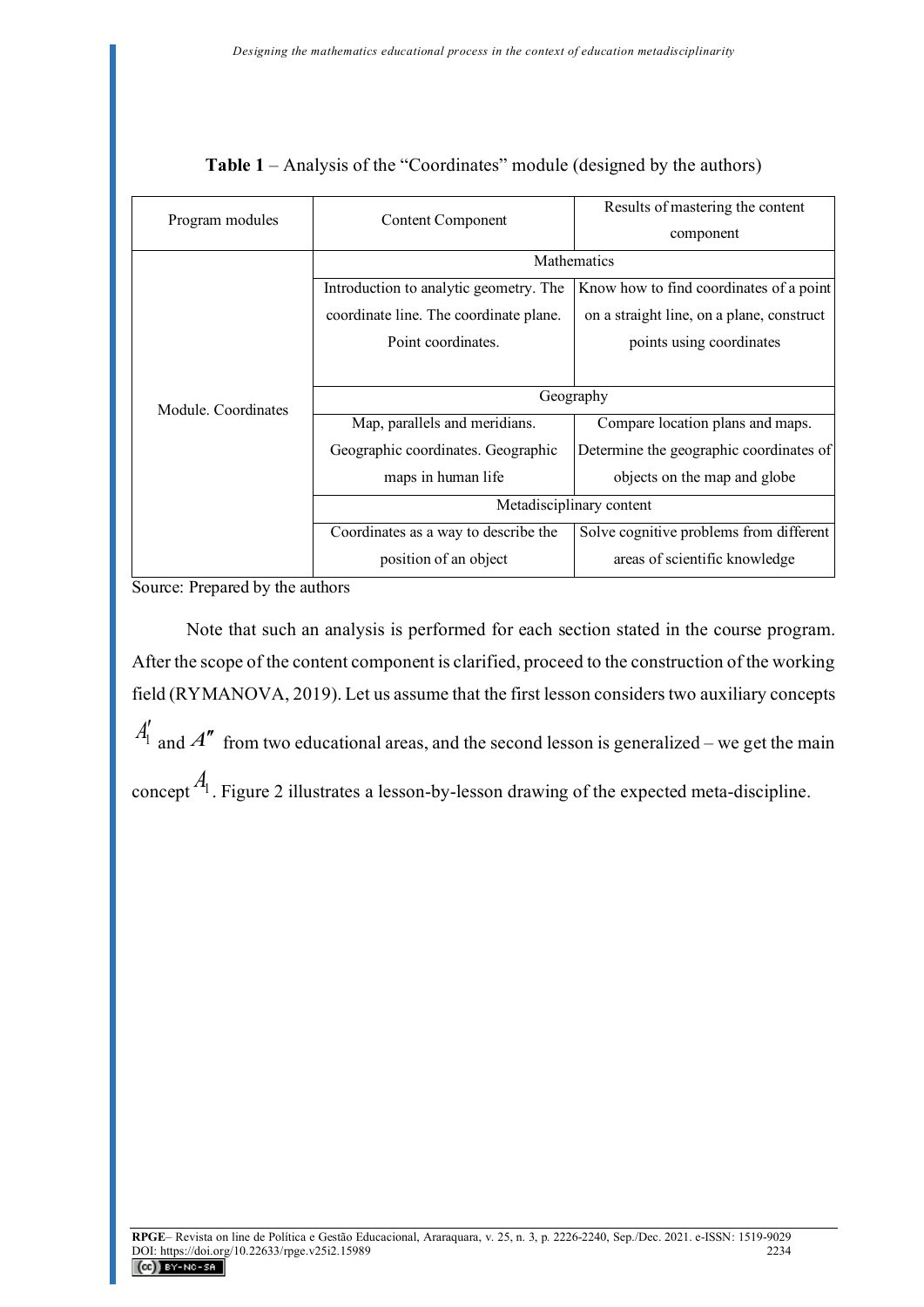**Figure 2** – Model of the working field (author's representation)



Source: Prepared by the authors

It is necessary to take into account that teaching material on the topic "Coordinates" in the courses "Mathematics" and "Geography" in different textbooks is not considered at the same time. Therefore, three variants are possible.

Variant I. When mathematics on this topic is already studied, but geography's one is not, then the working field will look like this:

**Figure 3** – The first variant of the working field (author's representation)

| Lessons                        |   |   |   |           |    | <b>Material</b>     |
|--------------------------------|---|---|---|-----------|----|---------------------|
| <b>Material under</b><br>study | G | G | M | <b>MM</b> | MM | under study         |
|                                |   |   |   |           |    | Conceptual<br>field |

Source: Prepared by the authors

Hereinafter the following notations are used:  $G -$  geography material,  $M -$  math material, MM – metadisciplinary material,  $A'_{1}$  geographical concept,  $A''_{1}$  – mathematical concept,  $A_1$  – metadisciplinary concept.

As shown in Figure 3, the first two lessons cover geographic coordinates, the third lesson is Cartesian coordinates re-teaching, and the fourth lesson is a review of the metadisciplinary content of the concept.

Variant II. Students are already familiar with geographic coordinates but have not been introduced to rectangular coordinates in a math class. In this case, the work area will look like this: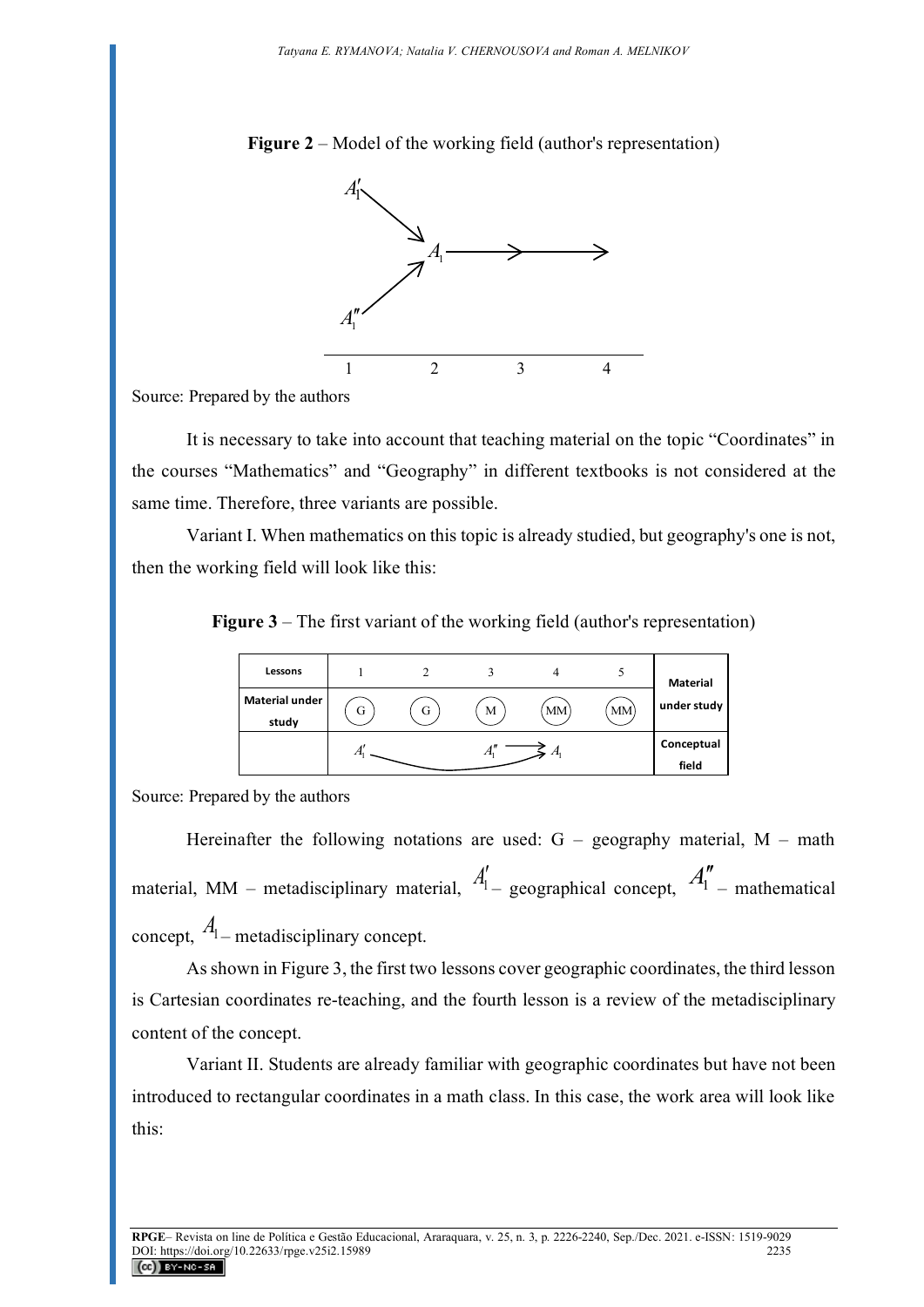| Lessons                        |   |   |       |           |    | <b>Material</b>     |
|--------------------------------|---|---|-------|-----------|----|---------------------|
| <b>Material under</b><br>study | M | М | G     | <b>MM</b> | MM | under study         |
|                                |   |   | $A_1$ | A,        |    | Conceptual<br>field |

**Figure 4** – The second variant of the working field (author's representation)

Source: Prepared by the authors

In this case, the first two lessons deal with Cartesian coordinates, the third - with a repetition of geographical material already studied; the fourth is an integrated lesson to clarify the metadisciplinary content of the concept "coordinates."

Variant III. This variant corresponds to the case when the material on the topic "Coordinates" has been studied in mathematics and geography courses. Then the working field can be represented as follows:

**Figure 5** – The third variant of the working field (author's representation)



Source: Prepared by the authors

In this case, the teacher immediately proceeds to consider the metadisciplinary content of the concept "coordinates." Note that this situation is extremely rare.

If necessary, it is possible to optimize the logical structure of the educational process project. The working field programs a system of specific micro goals, each representing the total result of didactic and dialectic tasks.

Axiom 6 makes it possible to reveal the developmental potential of the metadisciplinary environment (Figure 6).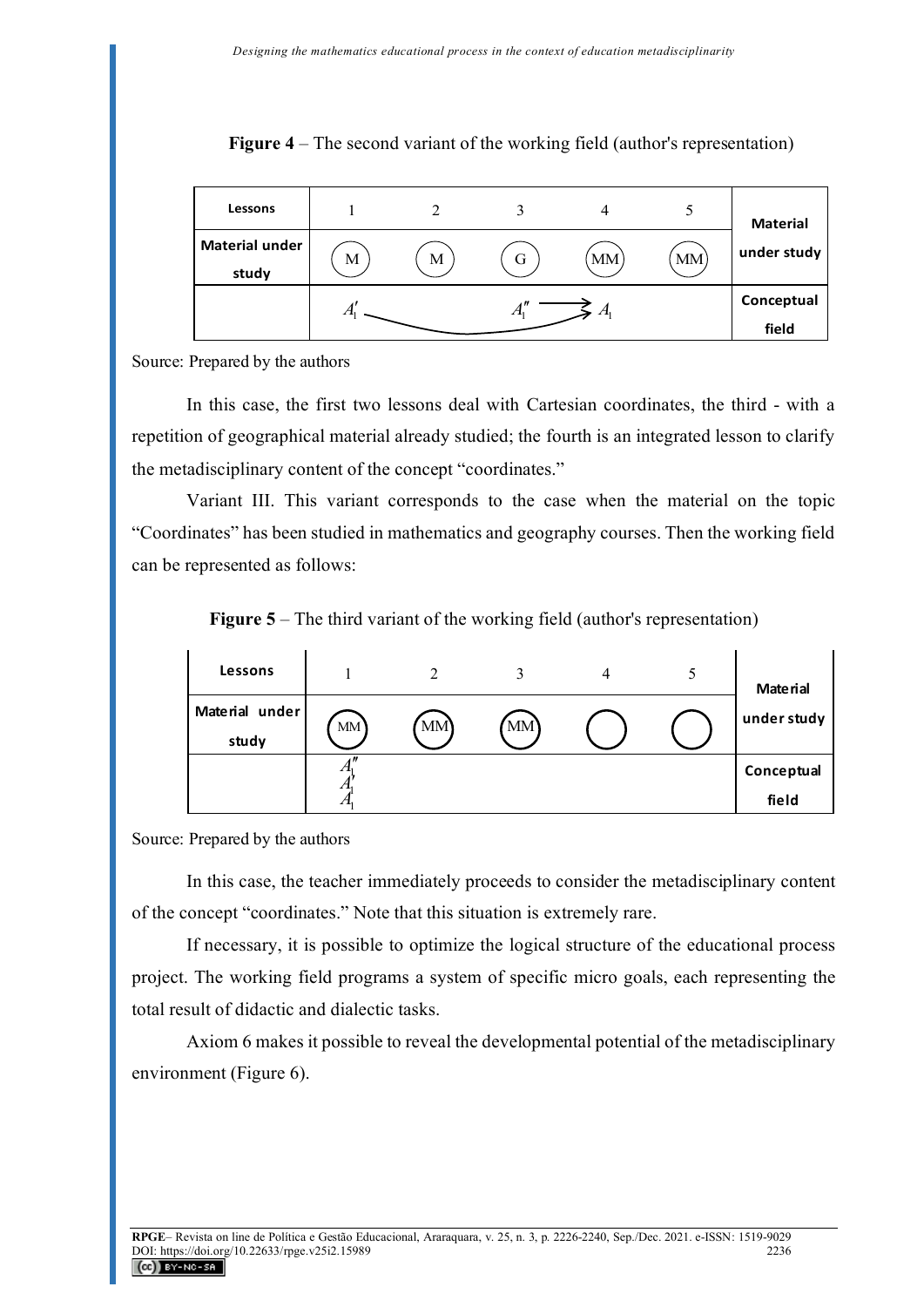## **Figure 6** – Developmental model of the metadisciplinary environment designed by the authors



Source: Prepared by the authors

Note that the trajectory from the working field to the developmental field of level I defines the "zone of the nearest development" (L.S. VYGOTSKY). The trajectory from the developmental field of level I to the developmental field of level II – "zone of active development" (L.S. VYGOTSKY) of the school student. The working field includes the content and organizational components of the disciplinary component and methodological tools.

During experimental work, school students were offered 10 test tasks of metadisciplinary content. The results of the controlled assessment are presented in Table 2.

**Table 2** – Experimental results

| At the start of the experiment                 | At the end of the experiment |           |            |
|------------------------------------------------|------------------------------|-----------|------------|
| Successfully completed the tasks               | 15 people                    | 23 people | $+11.43\%$ |
| Made computational errors                      | 16 people                    | 20 people | $+5.73%$   |
| Misunderstanding the meaning of some items     | 18 people                    | 16 people | $-2.86%$   |
| Complete lack of understanding of the question | 21 people                    | 11 people | $-14.23%$  |

Source: Prepared by the authors

The diagnostics testifies that the methodological component of the proposed educational technology demonstrates a positive effect in the implementation of the goals of metadisciplinary direction.

The real embodiment of the proposed conceptual approach is expressed in a scientifically substantiated building system of meta-disciplines of grades 5-11, with courses of grades 5-9 are interdisciplinary and practice-oriented, and from grade 10 courses that perform supra-disciplinary function are added (RYMANOVA, 2018).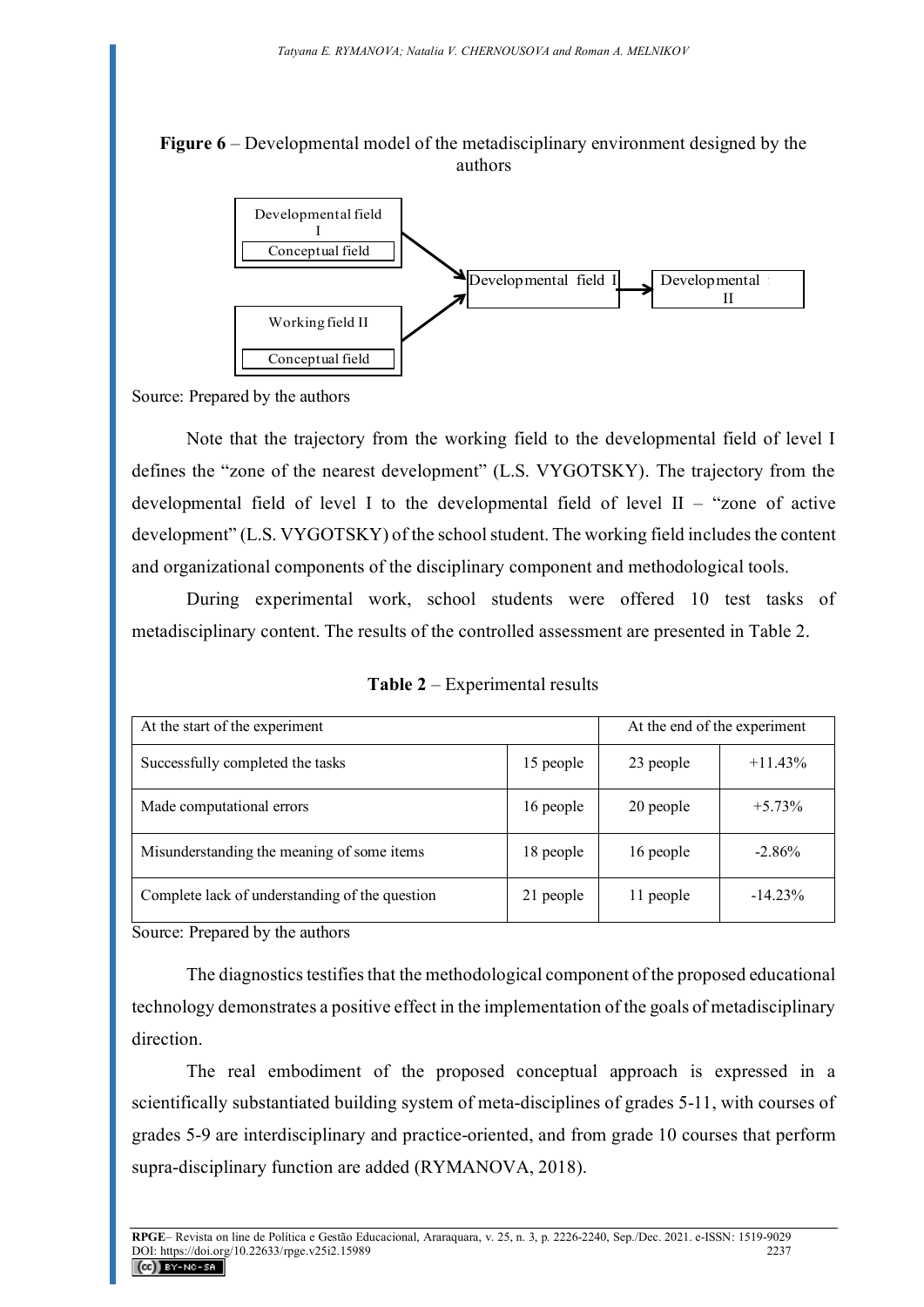#### **Discussion**

The conducted research allows us to state the following:

1. World science has accumulated a certain theoretical and practice-oriented potential in the implementation area of the metadisciplinary component of the learning process. However, the changes currently taking place in the educational space required to make certain adjustments in the details of the category "metadisciplinarity." The conducted theoretical study made it possible to find out the characteristic features of this concept. The system of axioms was developed, which became the conceptual basis for building a model of a metadisciplinary environment.

2. Within the experimental work based on the proposed axiomatics, the educational and developmental models of the process under study are designed, and relationships between their main components are established. The latter helps to determine the possible deviations from the presented constructions.

3. The theoretical research results were the educational technology's conceptual basis for designing the educational process within the metadisciplinary direction. The methodological tools are based on the axioms presented by the authors. Technological procedures for designing the subject-methodological environment are carried out by embedding the working field, including the conceptual subfield. As a result, forming a metadisciplinary environment is a dialectically controlled process.

4. The diagnostics results allow us to speak about the effectiveness of the developed technology as evidenced by raising performance and quality of knowledge in mathematics and geography in the school students of the experimental group. The teacher's activity moves to a qualitatively new innovative level (RYMANOVA, 2019; RYMANOVA, 2017).

## **Conclusion**

Based on the synergistic approach, the authors clarified the details of the category "metadisciplinarity." A conceptual model for the formation of a metadisciplinary environment in the school's educational process was designed. The presented design is theoretically justified, making it possible to test it methodologically. The proposed system of axioms is the result of the generalization of psychological, pedagogical, and methodological material accumulated by Russian science. The axiomatic approach makes it possible to build a scientifically grounded project of the future educational process, making it possible to implement the goals of the standard in the metadisciplinary direction.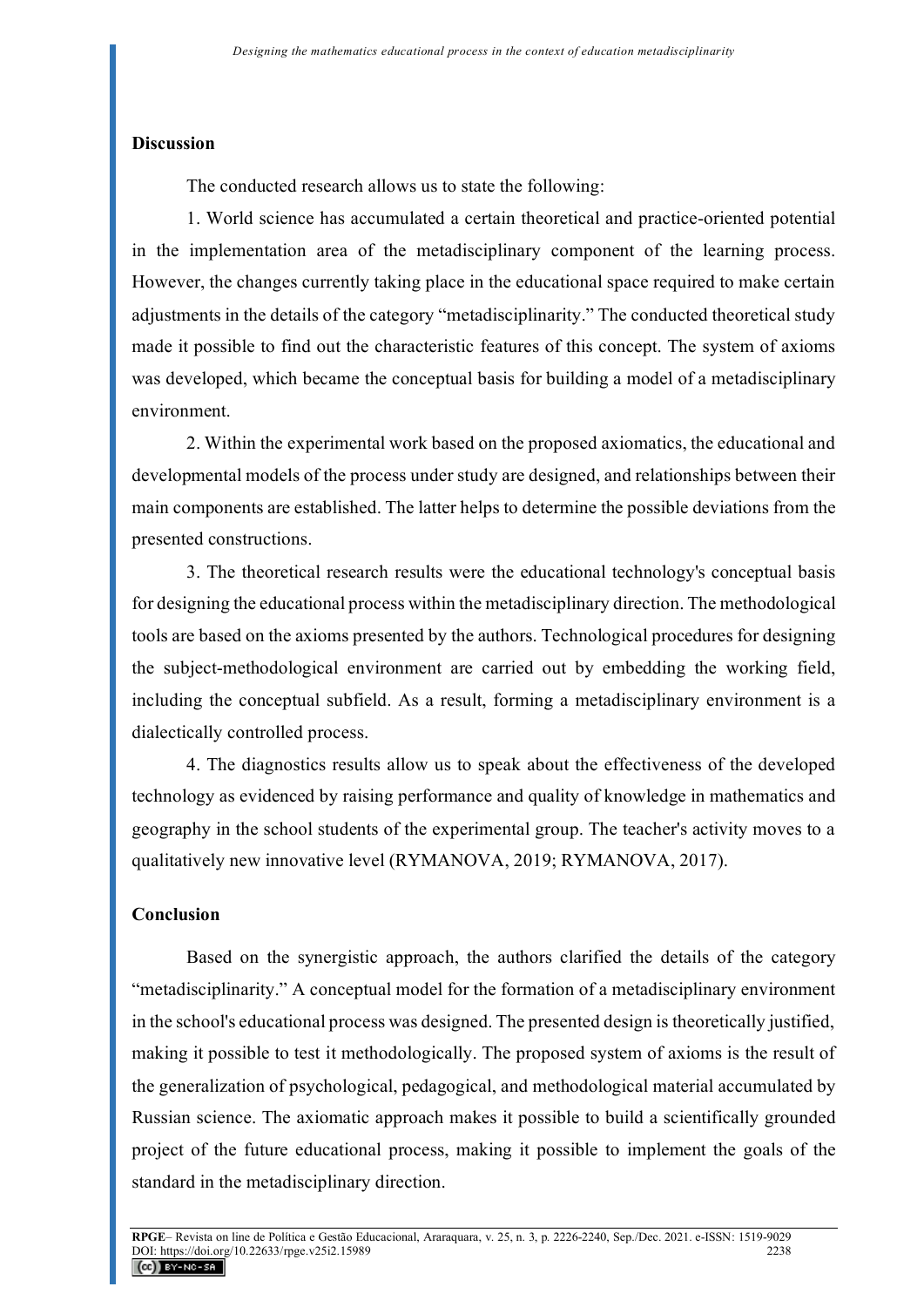The working field includes a conceptual field and represents the subject-methodical model of the training topic (module). The working field helps to design a system of special micro goals, each of which is the result of the integration of didactic tasks characterizing the "zone of the nearest development" (L.S. VYGOTSKY) of the school student; as a result, the micro goals acquire a dialectical character. The developing field makes it possible to build an individual child's development trajectory. The proposed axiomatics helps develop technological procedures of the meta-disciplinary environment design, which are the basis of pedagogical technology.

The results of the experimental work and empirical methods allowed us to determine the effectiveness of the approach developed by the authors to solve the problem under study. Observations of the younger adolescents (11-12 years old) showed that they made fewer mistakes when solving mathematical problems by the end of the school year, and such changes were +18%. Progress in geography increased in 22% of school students.

Thus, we can state that the developed axiomatic approach to forming a metadisciplinary environment is a powerful engine for the development of an individual. The abovementioned theoretical and applied aspects formed the basis for the methodological concept of the educational process design. In the future, it is possible to improve further the technological procedures for embedding development programs in the educational process and the development of methodological tools to improve the effectiveness of the developed educational technology.

## **REFERENCES**

ASMOLOV, A. G. System-activity approach in developing new generation standards. **Pedagogy**, v. 4, p. 18-22, 2009.

BOROVSKIKH, A.V.; ROZOV, N. **Activity principles in pedagogy and pedagogical logic**: Handbook for the system of professional education, retraining and advanced training of scientific and pedagogical staff. Moscow: MaksPress, 2010.

COTNER, S.; BALLEN, C. J. Can mixed assessment methods make biology classes more equitable? **PLoS ONE**, v. 12, n. 12, p. 1-11, 2017.

DANSO, J. **Developing students' independent skills through the use of Assessment for Learning strategies**: How does this affect engagement? Oxford: University of Oxford, 2017.

DEGTYAREVA, N. V. The value of metadisciplinary content in forming professional competencies. **Interactive Science**, v. 11, p. 46-47, 2017.